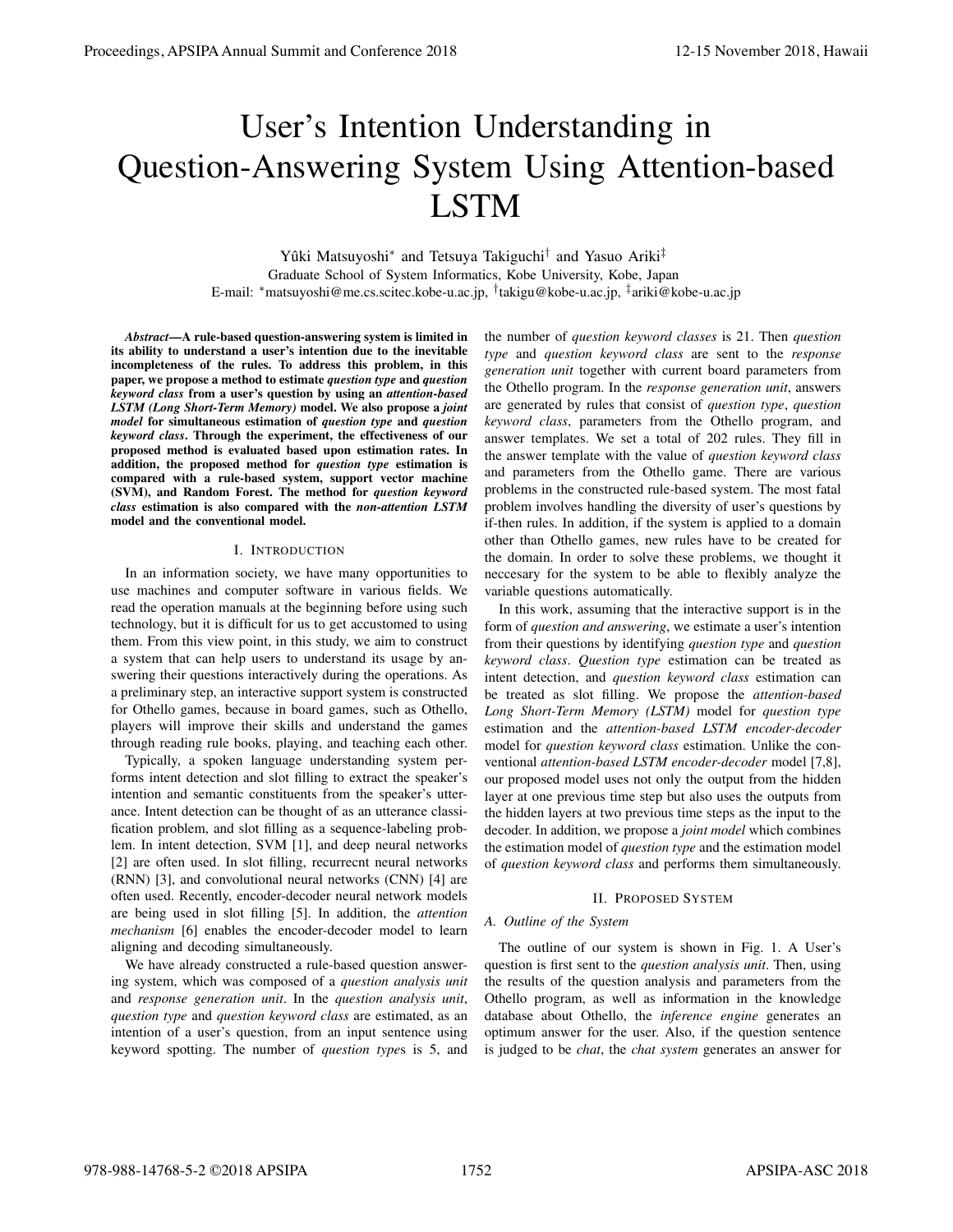

Fig. 1. The outline of our proposed system.

the user. In this paper, we focus on the construction of the *question analysis unit*.

## *B. Question Analysis Unit*

Since we deal with the Japanese language in this study, we need to decompose a user's question sentences into morphemes. For this purpose, the Japanese morphological analyzer *Mecab* [9] is used to decompose the question sentence into morphemes. Consequently the question sentence data is converted to a morpheme string.

*Question type* and *question keyword class* are estimated from morpheme strings of a user's question. *Question type* expresses an outline of questions and is a user intention. We prepare 15 *question types* in total. Examples are shown below.

Reason: Questions about the reason to system's answer.

- Location: Questions about locations on a board.
- Chat:Daily conversation other than questions about Othello.

*Question keyword class* is higher-order terms of keywords appearing in a question sentence, and we prepare 14 kinds in total. Examples are shown below.

Term: Othello technical terms such as *X-square*, *Liberty*. Coordinate: Coordinates of Othello board such as b8.

### *C. Question Type Estimation*

The *question type* is estimated using the *attention-based bidirectional LSTM* [8] which is the LSTM model with the *attention mechanism* [2] as shown in Fig. 2. First, each morpheme  $x_i$ (i=1,2,...,m) in a question sentence is converted into a one-hot word vector. Then, the word vector is transformed into a distributed representation by word embedding, and fed to the LSTM in chronological order. The forward and backward hidden layers  $h_{fi}$  and  $h_{bi}$  of the LSTMs are concatenated into  $h_i$ , using training parameters  $W_1, W_2$ :

$$
h_i = W_1 h_{fi} \oplus W_2 h_{bi} (i = 1, 2, ..., m)
$$
 (1)

When the end-of sentence symbol *<*eos*>* is given at the end of the input sentence [8], we assume the output of the hidden layer of LSTM is  $h_o$ . The *attention* weight  $\alpha_i$  is computed between the hidden layer  $h_i$ (i=1,2,...,m) and  $h_o$ :

$$
\alpha_i = \frac{\exp(\mathbf{W}_3^T \tanh(\mathbf{W}_4 \mathbf{h}_i + \mathbf{W}_5 \mathbf{h}_o))}{\sum_{j=1}^m \exp(\mathbf{W}_3^T \tanh(\mathbf{W}_4 \mathbf{h}_j + \mathbf{W}_5 \mathbf{h}_o))}
$$
(2)

 $W_3$ ,  $W_4$  and  $W_5$  are training parameters. Regarding  $\alpha_i$  as the *attention* weight of  $h_i$ , a context vector  $c$  is computed :



Fig. 2. The *attention-based bidirectional LSTM* model for *question type* estimation. Because, the last state of the forward and backward layer where *<*eos*>* is entered has information of the entire input sentence, it is useful for estimating *question type*.

$$
c = \sum_{i=1}^{m} \alpha_i h_i \tag{3}
$$

The output vector  $h_o$  is calculated using *c* and  $h_o$ :

$$
h_o = tanh(W_6c + W_7h_o)
$$
 (4)

 $W_6$  and  $W_7$  are training parameters. The size of  $h_0$  is converted to the size of the output vocabulary (the number of *question types*, 15 dimensions). After softmax operation to  $h<sub>o</sub>$ , a maximum value is selected as the estimate of the *question type y<sup>o</sup>* :

$$
y_o = argmax(softmax(\mathbf{h_o}))
$$
 (5)

## *D. Question Keyword Class Estimation*

*Question keyword class* estimation can be treated as slot filling. We train the models to learn a function that maps an input sequence to corresponding label sequence. therefore, the input morpheme sequence of the question sentence and the label sequence are of the same length [5].

*Question keyword class* is estimated by the *attention-based LSTM encoder-decoder* [7,8] which introduced the *attention mechanism* to a conventional LSTM encoder-decoder [4], as shown in Fig. 3. The encoder is similar to an *attentionbased bidirectional LSTM* as described in II-C. The decoder is trained so that *question keyword class* (*y*1, *y*2, ...) are generated sequentially after *<*eos*>* is given.

In the conventional LSTM encoder-decoder [4,7], the encoder reads an input sequence  $x_i$ (i=1,2,...,m) and compresses it into the hidden layer *ho*, which has information for the whole input sequence and is used in the decoder to generate the output sequence *y*. Context vectors *c* are calculated at each time step of outputs in the decoder. The decoder calculates the probability of the output sequence *y* as follows.

$$
P(\mathbf{y} \mid \mathbf{h_o}) = \prod_{t=1}^{T} P(y_t \mid y_1^{t-1}, \mathbf{h_o})
$$

$$
= \prod_{t=1}^{T} P(y_t \mid y_{t-1}, \mathbf{h_o})
$$
(6)

where  $y_{t-1}$  is the output from the hidden layer at one previous time step and  $y_1^{t-1}$  describes  $y_1, y_2, \ldots, y_{t-1}$ . In our proposed model, the decoder also uses the outputs from the hidden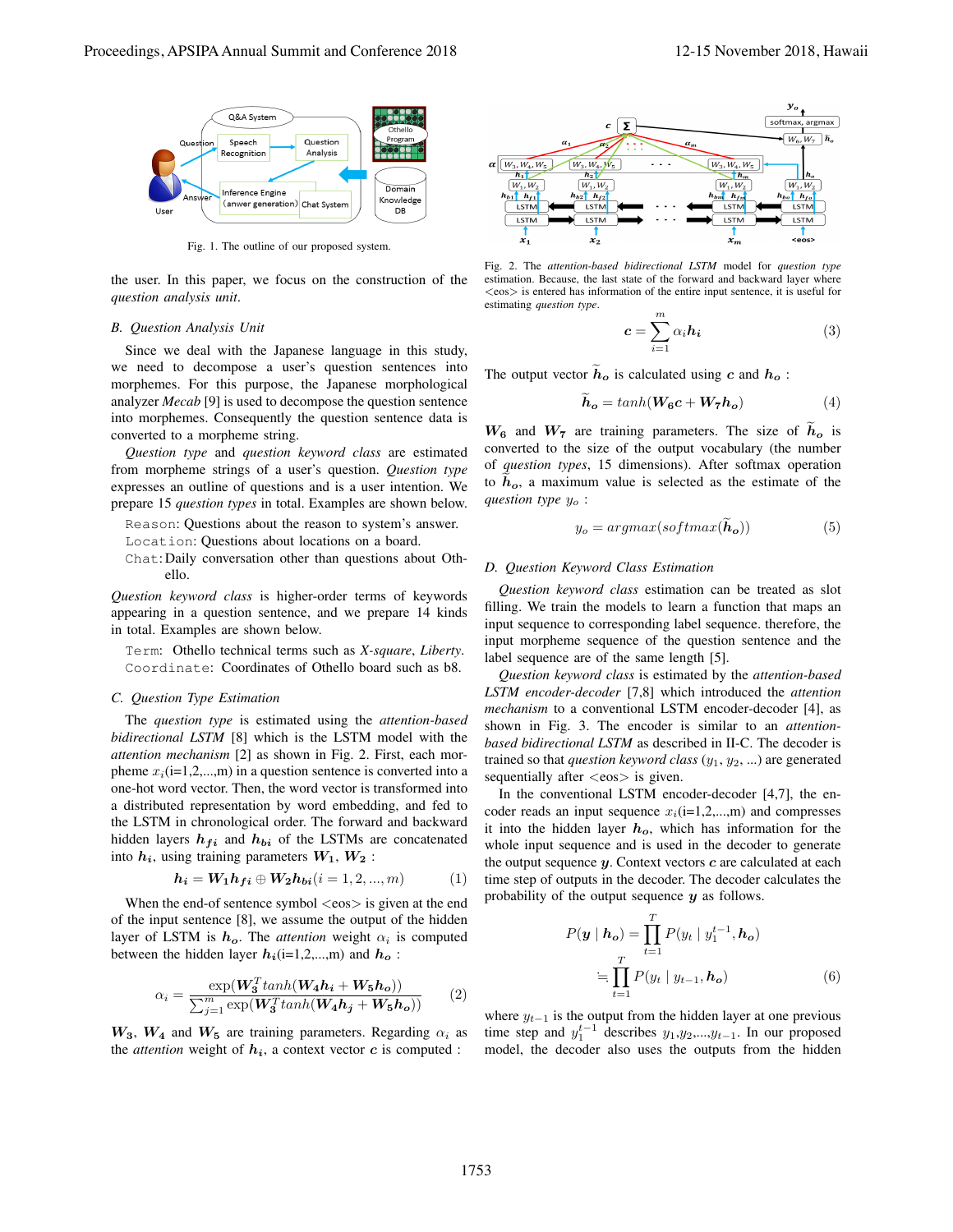

Fig. 3. The *attention-based LSTM encoder-decoder* model for *question keyword class* estimation. The encoder is a bidirectional LSTM, and the decoder is a unidirectional LSTM.

layers at two previous time steps *yt−*2. In the sequence labeling, since conditional probability can be improved by taking the long sentence as the condition, the following equation (7) contributes to improving conditional probability compared with equation  $(6)$ .

$$
P(\mathbf{y} \mid \mathbf{h_o}) = \prod_{t=1}^{T} P(y_t \mid y_1^{t-1}, \mathbf{h_o})
$$

$$
\equiv \prod_{t=1}^{T} P(y_t \mid y_{t-1}, y_{t-2}, \mathbf{h_o}) \tag{7}
$$

## *E. Joint Model Estimation*

A *joint model* for intent detection and slot filling is proposed in spoken understanding in [7,10]. In such models, intent detection and slot filling can be learned by only one model. In this study, we built the *joint model* combining the *question type* estimation model described in II-C and the *question keyword class* estimation model described in II-D, sharing the same encoder as shown in Fig. 4. During the model training, the costs from both decoders are back propagated to the encoder. The *question type* estimation decoder generates a single output, which is the *question type* distribution, and the question keyword class estimation decoder generates sequential output, which are *question keyword class* estimation distributions. The *question type* estimation decoder and the question keyword class estimation decoder share last encoder state  $h<sub>o</sub>$ , which encodes information of the entire question sentence. Although omitted in Fig. 4, an *attention mechanism* in the encoder is also introduced, and it is shared in both the *question type* estimation decoder and the *question keyword class* estimation decoder.

#### III. EXPERIMENTS

#### *A. Training Details*

We trained our models on a user's question corpus collected while playing the Othello game. The corpus consists of a triple group (one question sentence, one *question type*, *question keyword classes*). *Question type* and *question keyword class* were given as annotations to these question sentence data manually. The total number of data in the user's question corpus is 1,000, of which 895 were used for training and the remaining 105 were used for testing.

The distributions of *question type* and *question keyword class* in the training data set are shown in Table I and Table II. *Reason 1*, *Reason 2*, etc. are *question type*s that have been further subdivided. On average, one question sentence includes 1.74 *question keyword*s.





Fig. 4. The *joint model*. In this model, the *question type* estimation model and the *question keyword class* estimation model share the encoder and the *attention mechanism*.

In bidirectional LSTM, word embeddings were randomly initialized and their size was 250. The dropout rate was set to 0.5 and applied to the non-recurrent connections during models training. These hyper parameters were decided by conducting a grid search. We used the Adam optimizer method for model optimization. Parameters of the Adam are ( $\alpha$  = 0.0003,  $\beta_1$  = 0.9,  $\beta_2 = 0.999$ ,  $\epsilon = 10^{-8}$ ).

## *B. Results of Question Type Estimation*

In *question type* estimation, the test data was given to the trained models and evaluated in terms of *estimation rates* which counted the number of the correct answers from the output of the models and recall<sup>1</sup> and precision<sup>2</sup>. In addition to the *attention-based bidirectional LSTM* model described in II-C, for comparison, we conducted experiments with a *non-attention unidirectional LSTM* model, an *attention-based unidirectional LSTM* model, the rule-based model constructed in our previous study, SVM and Random Forest.

Table III shows the experimental results. The *attentionbased unidirectional LSTM* showed an estimation rate of 90.5% and outperformed the results of the rule-based model, SVM, Random Forest, and the *non-attention undirectional LSTM*. In the case of bidirectional LSTM models, the estimation rate 94.3% and 93.3% were obtained respectively with and without *attention*.

Improvement of the estimation rate by introducing *attention mechanism* was not expected. Since *question type* estimation is a simple estimation problem, we found that a sufficiently high estimation rate can be obtained with only bidrectional LSTM, and the *attention mechanism* is unnecessary.

## *C. Results of Question Keyword Class Estimation*

In *question keyword class* estimation, we evaluated the models in terms of estimation rates which counted the correct answers included in outputs of the model for the test data. In addition to our proposed model (the *attention-based bidirectional LSTM encoder-decoder* model, which uses the outputs from the hidden layers at one and two previous time steps as the input to the decoder, proposed in II-D), we conducted experiments with the conventional *non-attention LSTM encoder-decoder* model [7,8] and the *attention-based LSTM encoder-decoder* model [7], which uses the outputs

<sup>&</sup>lt;sup>1</sup>the fraction of data that is actually positive among the data predicted to be positive.

<sup>&</sup>lt;sup>2</sup>the fraction of data that is predicted to be positive among the data is actually positive